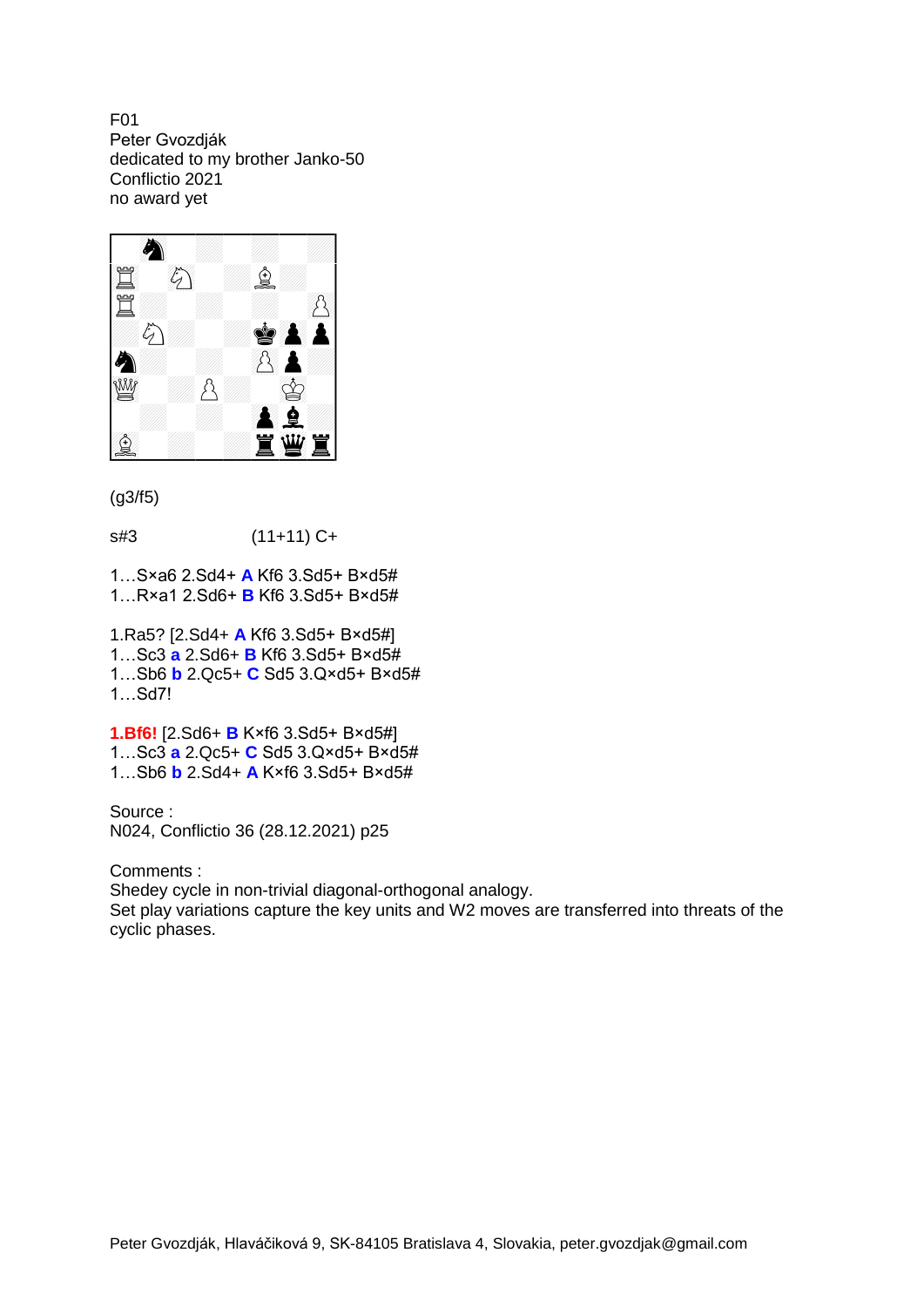F02 Peter Gvozdják 4th Prize 9. FIDE World Cup FIDE 2021



(a6/c5)

s#4 (14+13) C+

1…Sd5 2.Se4+ Kc4 3.Rb4+ Kd3 4.Sc5+ B×c5#

1.Sg4? [2.R×b5+ c×b5 3.S×b5+ Kc6 4.S×a7+ R×a7,Q×a7#] 1…Sc4! (2.Se2+? Se3 3.Rb4 h4!, 2.Sf3+? Se3 3.Rb4 h×g4!)

**1.Sd1!** [2.R×b5+ c×b5 3.S×b5+ Kc6 4.S×a7+ R×a7,Q×a7#]

1…Sb6~(Sa4) 2.Se6+ Kd5/Kc4 3.Se3+ Ke4/Kd3 4.Sc5+ B×c5(S×c5)#

1…Sd5! 2.Sb3+ Kc4 3.Se3+ Kd3 4.Sc5+ B×c5#

1…Sc4! 2.Sf3+ Se3 3.Rb4 h4 4.S×h4 Bb6,B×b7,Q×b7#

1…b4 2.S×c6+ K×c6 3.c×b4+ Sc4 4.R×c4+ Bc5#

Source : C 1.7.2021

Judge : Mikhail Khramtsevich

Judgement : selivanov.world 11.8.2021, wfcc.ch 11.8.2021

Comments :

A duel between two knights in 3 variations (black correction inclusive). 5-fold play of the white battery. Additionally a changed set play and a try with subtle refutation.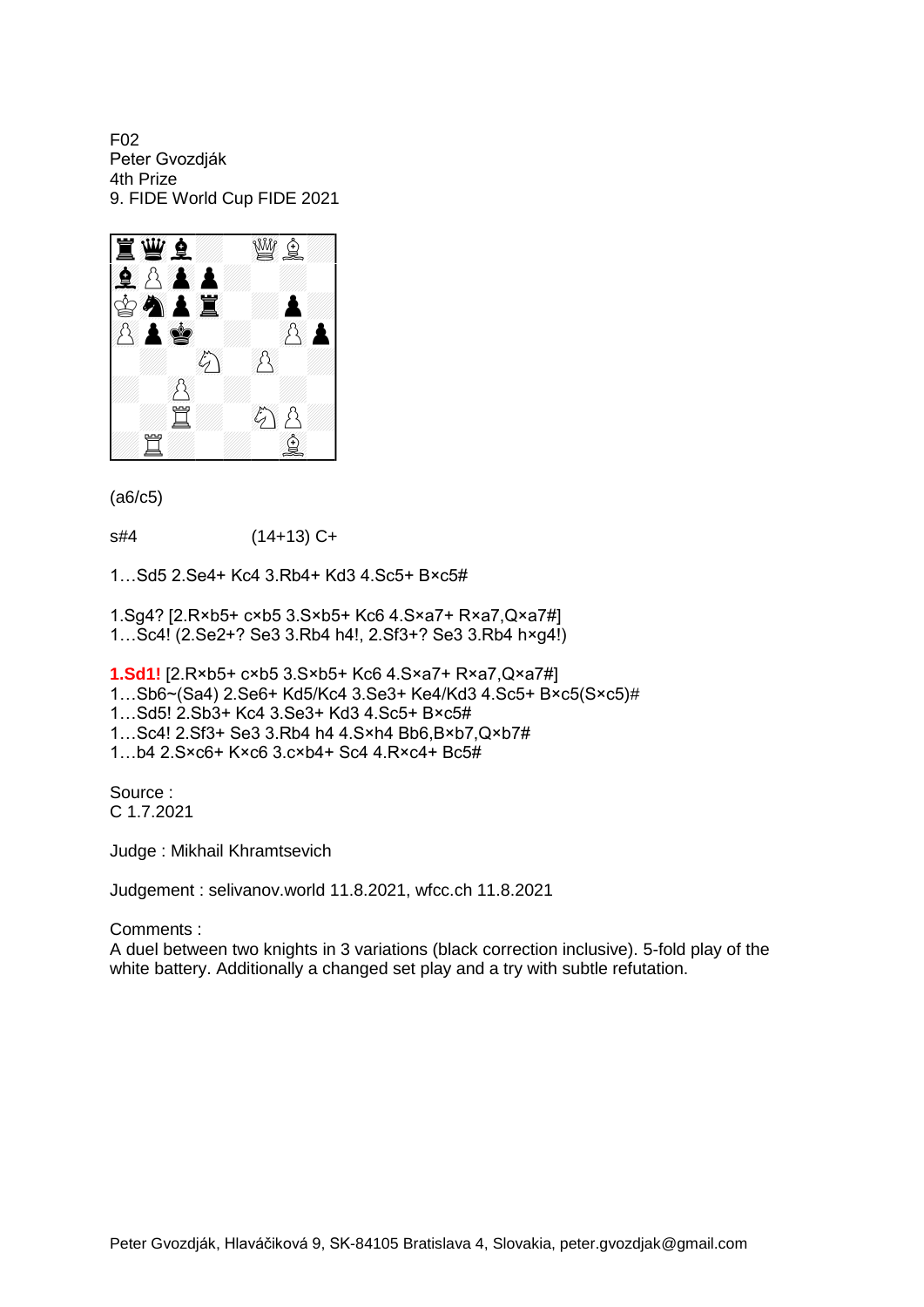F03 Peter Gvozdják 2nd Prize Pat a mat 2020-21



(f4/c5)

s#3 (10+16) C+

1…Sf6 **a** 2.Sd7+ S×d7 3.Qd5+ R×d5#

1.Sc6? [(1…b×a5) 2.Qd5+ Kb6 3.Qd4+ Rc5#] 1…Sf6 **a** 2.Q×d6+ **A** K×d6 3.B×b4+ **B** Rc5# 1…Sac7 **b** 2.B×b6+ **C** K×b6 3.Qd4+ **D** Rc5# 1…Sec7!

**1.Sc4!** [2.Qd5+ R×d5#] 1…Sf6 **a** (Sec7) 2.B×b4+ **B** K×b4 3.Q×d6+ **A** Rc5# 1…Sac7 **b** 2.Qd4+ **D** K×d4 3.B×b6+ **C** Rc5#

Source : 1340 PaM 118 (12.2021) p 399

Judge : K. Mlynka

Comments : Changed variations with exchanges of W2-W3 moves. Additional change in setplay.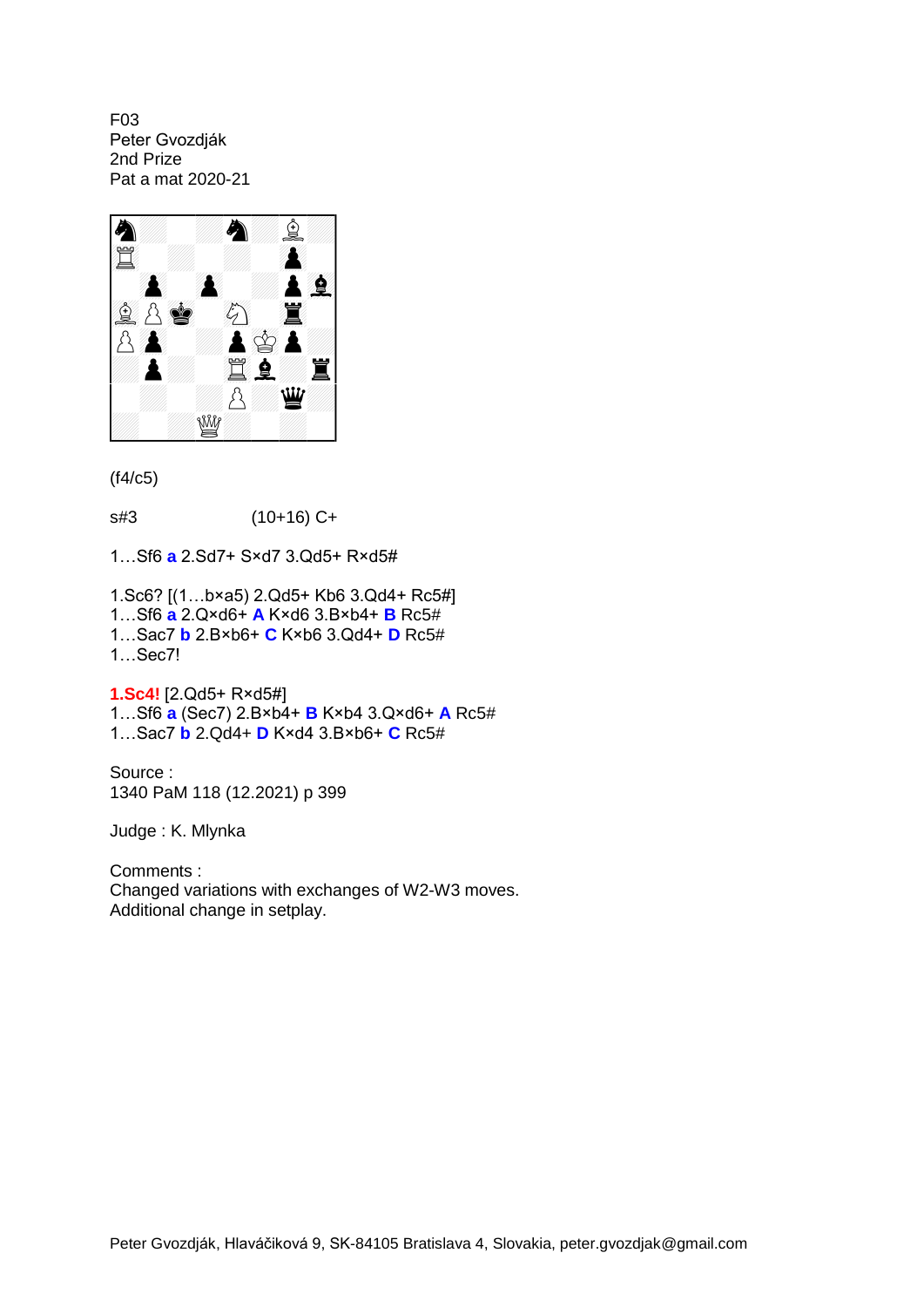F04 Peter Gvozdják Pravda 2021 no award yet



## (f5/d5)

s#3 (11+14) C+

1…S×c3 **a** 2.Rc5+ **A**,Sb4+ **B** K×d4 3.Be5+ S×e5# 1…R×c3 **b** 2.Sb4+ **B**,Bf3+ **C** K×d4 3.Be5+ S×e5# 1…B×c3 **c** 2.Bf3+ **C**,Rc5+ **A** K×d4 3.Be5+ S×e5#

**1.Se6!** [2.c4+ b×c4,R×c4 3.Qe5+ S×e5#] 1…S×c3 **a** 2.Bf3+ **C** Se4 3.Qe5+ S×e5# 1…R×c3 **b** 2.Rc5+ **A** R×c5 3.Qe5+ S×e5# 1…B×c3 **c** 2.Sb4+ **B** B×b4 3.Qe5+ S×e5#

Source : 4383 Pravda 23.10.2021

Comments : Cyclic duals in set play, cyclically changed in the solution.